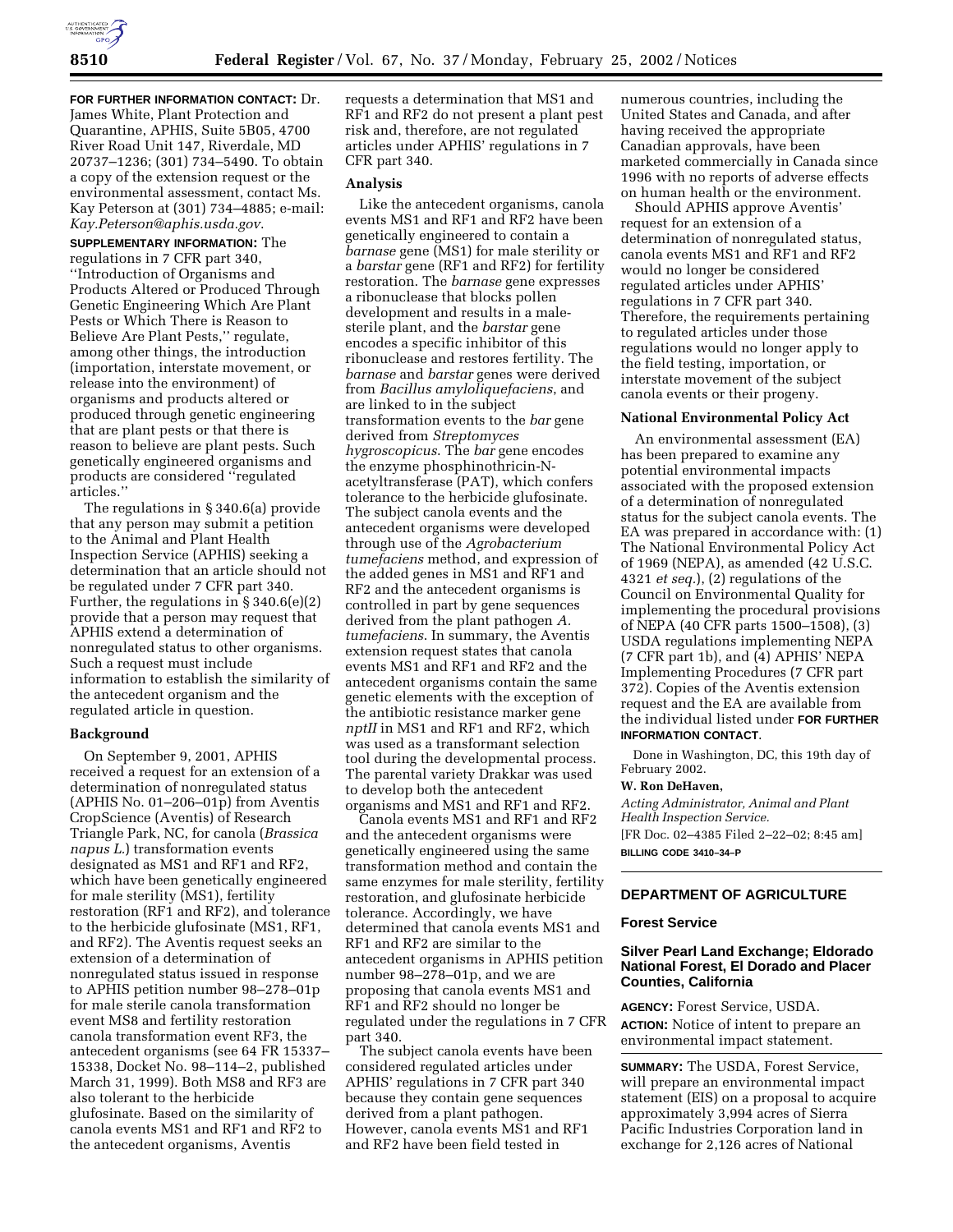Forest System land. The purpose of the exchange is to improve land management efficiencies by consolidating land ownership, while obtaining lands providing a variety of public benefits, including ecological and recreational values; and to eliminate the need to provide access to a private parcel within a roadless (RARE II) area. It is believed that the integrity of recreational, ecological and economic values will be improved by the consolidation of ownership resulting from a land exchange. The values of the lands exchanged must be equal. **DATES:** The draft Environmental Impact Statement (EIS) is scheduled to be completed in June 2002 for public

review and comment. The final EIS is scheduled to be completed by December 2002. **ADDRESSES:** Send written comments to

Elaine Gee, Project Leader, Eldorado National Forest, 7600 Wentworth Springs Road, Georgetown, CA 95634. **FOR FURTHER INFORMATION CONTACT:**

Questions and comments about this EIS should be directed to Elaine Gee, at the above address, or call her at 530–333– 4312.

**SUPPLEMENTARY INFORMATION:** The Forest Service is initiating this action in order to exchange lands that will provide a balance in public benefits while improving management opportunities. Lands within the Rubicon River Canyon (recommended for Wild and Scenic River status), the Silver Fork of the American River (a Wild and Scenic eligible river) and the Pyramid-Bassi Roadless Area (RARE II); lands along the Pony Express National Historic Trail are proposed for acquisition; along with other lands containing unique ecological values, valuable timber resources and important recreational opportunities. The lands to be exchanged also contain important resource values, including lands suitable for growth and harvest of commercial conifers and areas that contain quality wildlife habitat. Also considered is the opportunity to consolidate lands into contiguous blocks that can be more efficiently and economically managed, thereby facilitating the ownership objectives of both the Forest Service and Sierra Pacific Industries Corporation. All federal lands proposed for exchange are on the Eldorado National Forest and are in compliance with the land adjustment management direction in the 1989 Eldorado National Forest Land and Resources Management Plan.

The exchange meets the public interest requirements in 36 CFR 254.3(b): (1) The resource values and the

public objectives served by the nonfederal lands and interests to be acquired are equal or exceed the resource values and the public objectives served by the federal lands to be disposed; and (2) the intended use of the disposed federal land will not substantially conflict with established management objectives on adjacent federal lands.

Lands will be exchanged on a value for value basis, based on current fair market value appraisals. The appraisal is prepared in accordance with the Uniform Standards for Federal Land Acquisition. The appraisal prepared for the land exchange is reviewed by a qualified review appraiser to ensure that it is fair and complies with the appropriate standards. Under the Federal Land Policy and Management Act of 1976, all exchanges must be equal in value. Forest Service regulations at 36 CFR 254.3(c) require that exchanges must be of equal value or equalized pursuant to 35 CFR 254.12 by cash payment after making all reasonable efforts to equalize values by adding or deleting lands. If lands proposed for exchange are not equal in value, either party may make them equal by cash payment not to exceed 25 percent of the federal land value.

The decision to be made is what lands, if any, should be exchanged as part of this proposal. The proposed action is to exchange approximately 2,126 acres of National Forest System land for approximately 3,994 acres of Sierra Pacific Industries Corporation land, adjusted for equal value as required by law. Other alternatives will be developed based on significant issues identified during the scoping process for the environmental impact statement. All alternatives will need to respond to the specific condition of providing benefits equal to or better than the current condition. Alternatives being considered at this time include: (1) no action and (2) exchanging lands as identified in the proposed action.

Public participation will be especially important at several points during the analysis. The Forest Service will be seeking information, comments, and assistance from the Federal, State, and local agencies and other individuals or organizations who may be interested in or affected by the proposed action. To facilitate public participation information about the proposed action was mailed to all who expressed interest in the proposed action based on publication in the Eldorado National Forest Schedule of Proposed Action. The Forest Service hosted a public meeting/open house to present the proposal at the Eldorado National Forest

Headquarters at 100 Forni Road Placerville, CA on December 13, 2001. Notification of the additional public scoping periods will be published in the Mountain Democrat, Placerville, CA. The DEIS is scheduled to be available in June 2002 and the Forest will host another public meeting after the draft is mailed to interested parties.

Comments submitted during the scoping process should be in writing and should be specific to the proposed action. The comments should describe as clearly and completely as possible any issues the commenter has with the proposal. The scoping process includes:

(a) Identifying potential issues;

(b) Identifying issues to be analyzed in depth.

(c) Eliminating nonsignificant issues or those previously covered by a relevant previous environmental analysis;

(d) Exploring additional alternatives; (e) Identifying potential environmental effects of the proposed action and alternatives.

The draft EIS is expected to be filed with the Environmental Protection Agency (EPA) and to be available for public review by June 2002. EPA will publish a notice of availability of the draft EIS in the **Federal Register.** The comment period on the draft EIS will be 45 days from the date the EPA notice appears in the **Federal Register.** At that time, copies of the draft EIS will be distributed to interested and affected agencies, organizations, and members of the public for their review and comment. It is very important that those interested in the management of the Eldorado National Forest participate at that time.

The Forest Service believes it is important to give reviewers notice at this early stage of several court rulings related to public participation in the environmental review process. First, reviewers of a draft EIS must structure their participation in the environmental review of the proposal so that it is meaningful and alerts an agency to the reviewer's position and contentions, *Vermont Yankee Nuclear Power Corp.* v. *NRDC,* 435 U.S. 519, 553 (1978). Also, environmental objections that could be raised at the draft EIS stage, but that are not raised until after completion of the final EIS may be waived or dismissed by the courts, *City of Angoon* v. *Hodel,* 803f. 2d 1016, 1022 (9th Cir, 1986) and *Wisconsin Heritages, Inc.* v. *Harris,* 490 F. Supp. 1334, 1338 (E.D. Wis. 1980). Because of these court rulings, it is very important that those interested in this proposed action participate by the close of the comment period so that substantive comments and objections